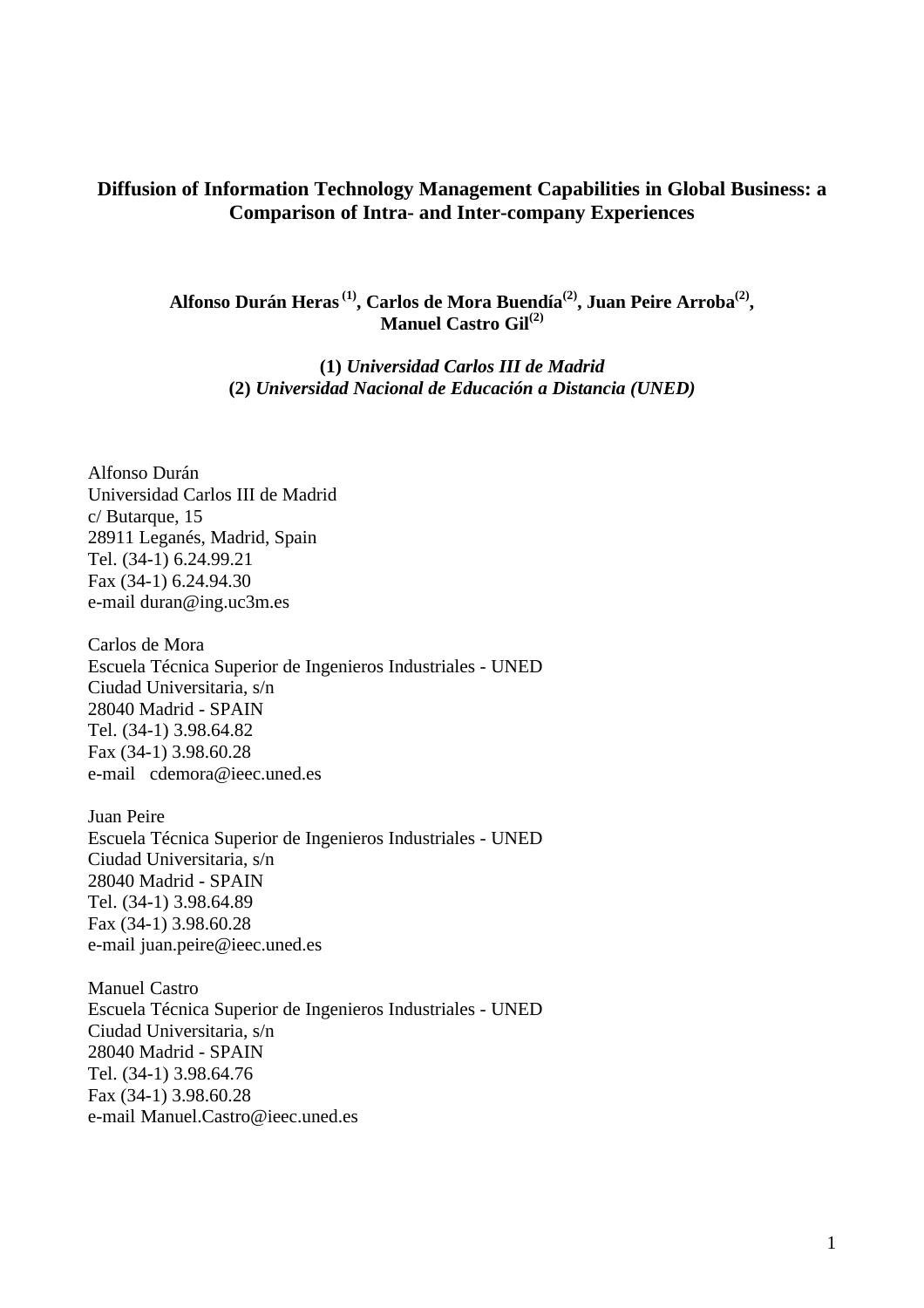### **Diffusion of Information Technology Management Capabilities in Global Business: a Comparison of Intra- and Inter-company Experiences**

Alfonso Durán Heras<sup>(1)</sup>, Carlos de Mora Buendía<sup>(2)</sup>, Juan Peire Arroba<sup>(2)</sup>, Manuel Castro Gil<sup>(2)</sup> *(1) Universidad Carlos III de Madrid (2) Universidad Nacional de Educación a Distancia (UNED)*

The comparative analysis highlighted substantial differences in the diffusion process applied. Diverse settings led to disparate transfer processes; the dissimilar traits of the practices being studied also induced substantial differences regarding which transfer approaches would work and which ones would not.

In the intra-company dissemination case, the multinational company studied took a relatively loose, casual approach to the diffusion of the Operations Management practice, compliance with which was not deemed essential but rather a mere productivity opportunity. By contrast, attainment of the integration capability achieved through the Information Systems Architecture practice was considered critical; other mechanisms were applied, such as transfers of key personnel, coupled with management-encouraged job rotation and close monitoring.

In the Inter-company diffusion case, a benchmarking approach proved basically applicable in the case of the Operations Management practice. However, insufficient understanding of the underlying logic in the case of the Information Systems Architecture practice forced the modification of the benchmarking procedure, both in terms of the process followed and of the composition of the benchmarking teams; the modified procedure adopted is summarized in this paper.

In the case of the merger/acquisition studied, the absorption represented both an opportunity for the sharing of the capabilities and a compelling determinant of the need for the diffusion to take place. However, cultural dissimilarity, employee resistance and environmental disparity hindered the rapid diffusion, particularly of the Information Systems Architecture practice.

This comparative analysis led to the following conclusions:

- Under certain circumstances, firms can leapfrog organizational learning by appropriately stimulating the transfer and adaptation of practices that lead to the development of valuable capabilities, whose unassisted internal development would have taken much longer.
- This diffusion process is hindered by certain characteristics of capabilities; in the case of Information Technology management capabilities, tacit content and context dependency are particularly relevant.
- This diffusion process can be provoked both between different units of a company and across the firm's boundaries; in the latter case, an appropriate collaboration agreement must be previously established.
- Several approaches, discussed in this paper, have been developed, including adapted benchmarking, informal internal diffusion, etc.; their appropriateness in a specific setting can be estimated based on certain parameters (environment disparity, culture and attitude, etc.)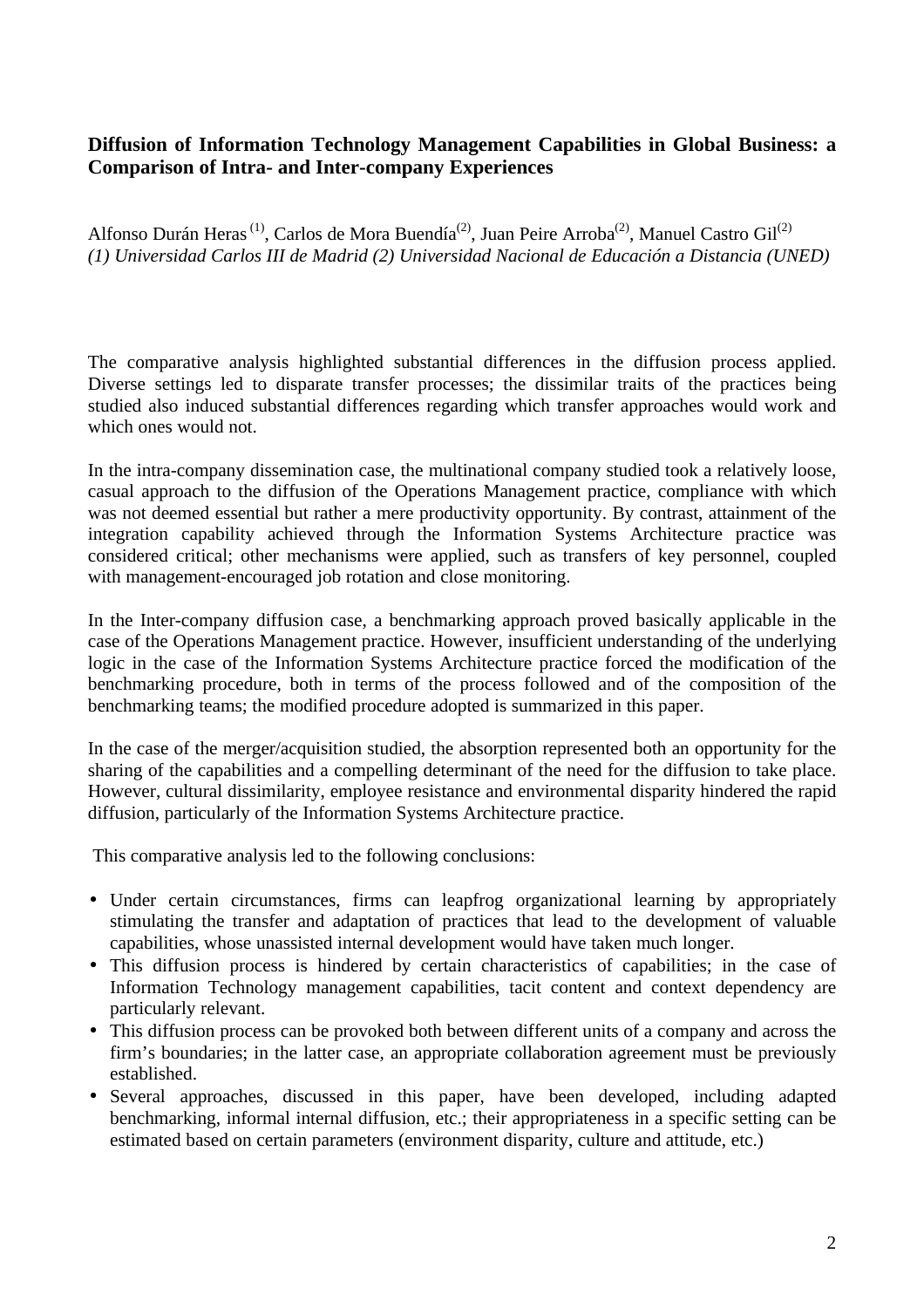# **Table of Contents**

| 4. INTERORGANIZATIONAL DIFFUSION BOTH ENABLED AND REQUIRED BY A NEW |  |
|---------------------------------------------------------------------|--|
|                                                                     |  |
|                                                                     |  |
|                                                                     |  |
|                                                                     |  |

# **1. Introduction and objectives**

The strategic nature of Information Systems (IS) in today's competitive environment has been clearly established (Ciborra, 1994). The role of Information Systems as facilitators and enablers of strategic options as diverse as vertical and horizontal scope or geographic dispersion, as well as their potential role as stumbling blocks, when not appropriately managed, slowing down or even blocking strategy implementation, have also been extensively discussed. This is particularly the case in global business, which can make full use of the enabling capabilities of IS, such as geographic decoupling, overcoming time and distance barriers, allowing in practice both centralized and decentralized management of geographically dispersed operations, and, since the Internet fullscale implementation, economically supporting "horizontal", peer-to-peer intercompany communication at a global scale.

However, merely investing in Information Technology (IT) does not guarantee achieving those advantages, as shown by the "Productivity Paradox" (Loveman, 1988), or apparent lack of correlation between investment in IT and productivity/ profitability. Achieving technical expertise and adopting the latest, most sophisticated technology does not guarantee success either, as exemplified by a number of well-known high-tech project failures (Barki et al, 1993; Markus and Keil, 1994). Those tangible (investment, Hardware, Software, ..) or intangible (technical expertise,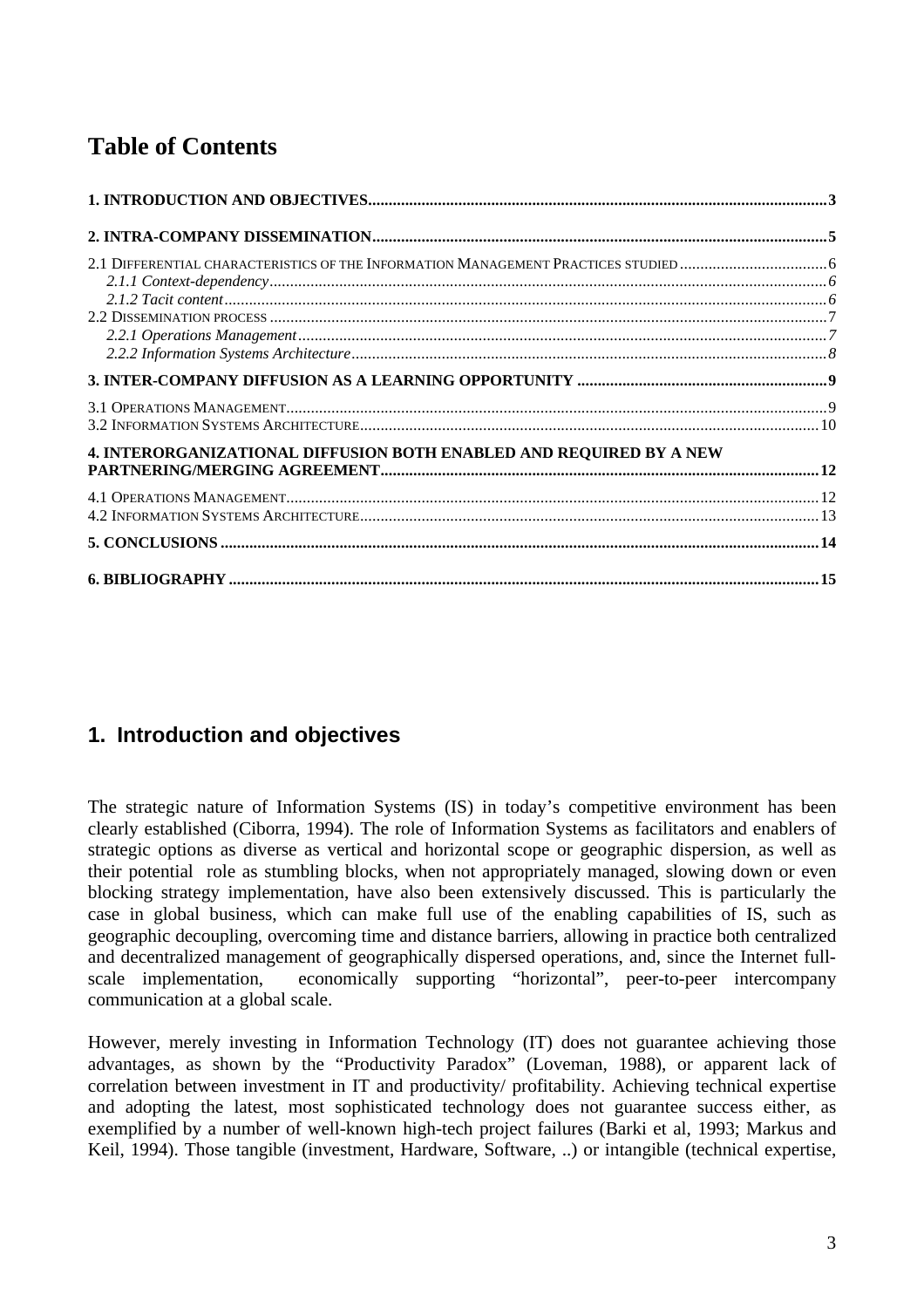...) resources, even though required, are not sufficient. They have to be appropriately mobilized through the Information Management capabilities of the firm (Grant, 1995).

Those Information Management or Information Technology (IT) Management capabilities determine what the organization can do, in such aspects as absorbing and operationalizing the IT, integrating it with both the business strategy and the day-to-day business operation, and managing the IT-mediated process of transforming raw data into information, and then into knowledge. Those capabilities can not be either internally developed overnight (due to time compression diseconomies), nor easily purchased (Barney, 1986 and 1991; Amit y Schoemaker, 1993; Dierickx y Cool, 1989; Black and Boal, 1994). They are developed collectively, as opposed to concentrated in designated, easily transferable individuals, and they show high causal ambiguity, therefore facilitating rent appropriation by the firm. These characteristics, coupled with their relative scarcity and their relevance, conform the potential of IT Management capabilities to provide firms with substantial sustainable competitive advantage.

This study is focused on the dynamic, organizational learning process of developing, implementing and applying these capabilities (Teece and Pisano, 1994; Nonaka and Takeuchi, 1995), and specifically on their intentional, company-driven diffusion, both within the boundaries of the company and through partnership agreements with other organizations.

The intra-company diffusion process is especially critical in global companies, that must conduct business in diverse geographical and cultural environments while at the same time operate a seamless, integrated set of Information Systems. The term "information archipelago" (McFarlan et al, 1983), initially coined to describe isolated functional systems, could also become applicable to the non-integrated information islands that might develop within these global companies if they do not succeed in spreading and uniformly implementing Information Management capabilities, particularly those related to information integration capabilities.

The intentional inter-company transfer or diffusion of these capabilities between partners has twofold implications. On one hand, it can be analyzed as one option for accelerated organizational learning; in that case, the existence of a partnership relationship merely represents an *opportunity* for learning from the accumulated knowledge of the partner (or for capitalizing one's accumulated experience, by demanding some type of compensation from the partner in exchange for the knowhow transfer). On the other, the partnership relationship, in an increasing number of cases, might represent *both* an *opportunity* for the sharing of these capabilities and a compelling *determinant* of the need for the diffusion to take place. In a growing number of cases, such as IT-enabled alliances (Applegate et al, 1996), long term strategic alliances or mergers and acquisitions, the business relationship among partners (or, in the case of mergers and acquisitions, among what used to be different companies, and often from an operational perspective still are, even though with a common owner) requires a level of integration between the Information Systems of the partners well beyond conventional, standardized, arm's length EDI approaches (Gutiérrez and Durán, 1997).

This intra- or inter-company diffusion is complicated by two peculiarities of capabilities that are particularly applicable to Information Management capabilities: tacit knowledge content, and their contingent or context-specific nature.

• *Tacit content*. Information Management capabilities are embedded in the organizational routines or practices. They represent a know-how that can only partially be codified and made explicit;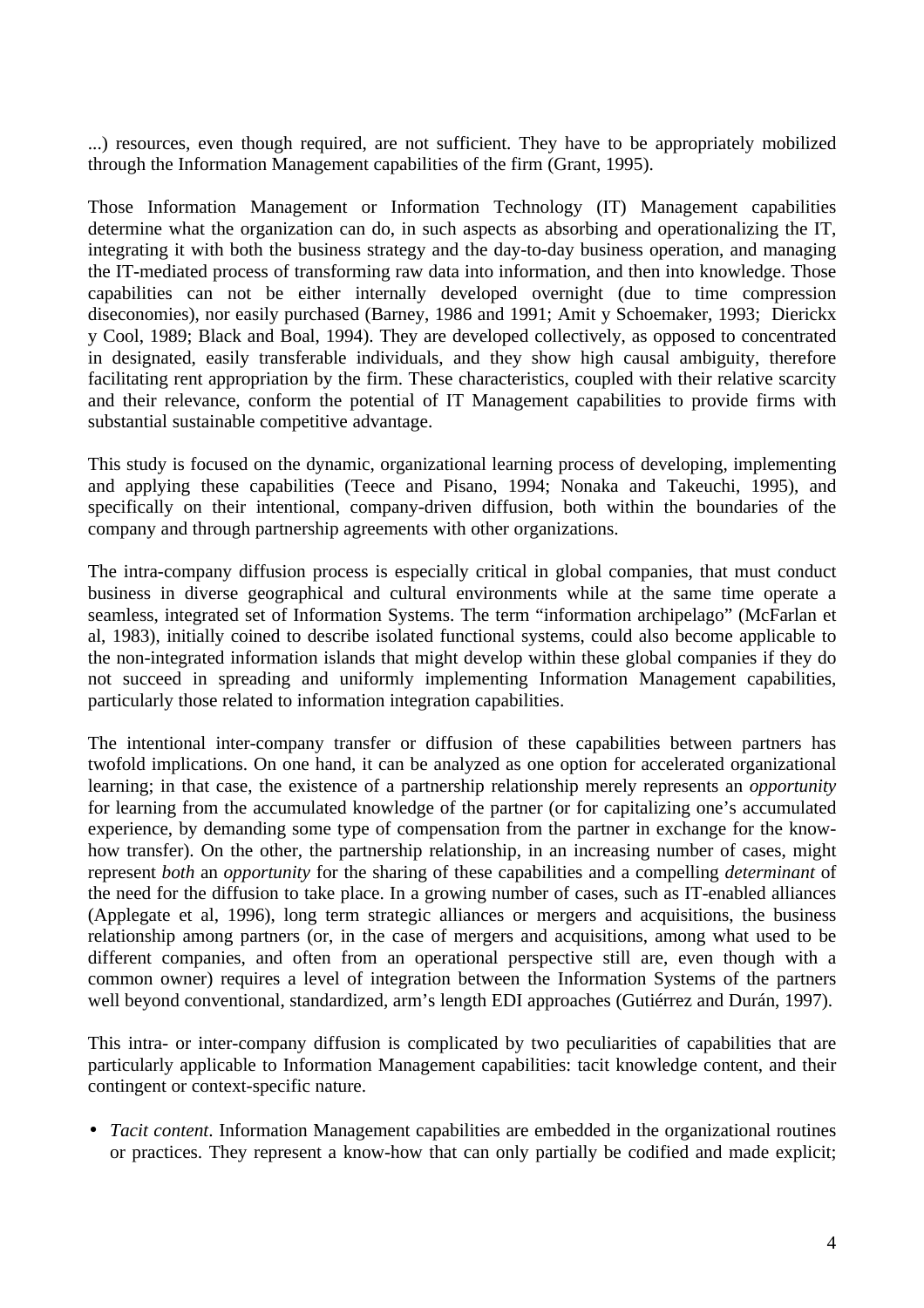the tacit, not codifiable knowledge is particularly difficult to transfer, especially between culturally dissimilar environments, in which the lack of a shared reference framework hinders communication.

• *Contingency*. The complex organizational routines or practices upon which these capabilities are based are not equally appropriate in all organizational contexts. An organizational routine or practice that might induce a high level of performance in a process under a given set of circumstances (size, culture, technological sophistication, etc.) might prove counterproductive in another environment, whether it is a disparate subsidiary within the same firm or a different company. Since it is not the capability (the "effect") that gets transferred, but rather the practice or routine (the "cause", in the hope that the "effect" or capability will follow course), intentional capability diffusion must provide for contextual adaptation.

In this study, we analyzed and compared the diffusion process in the three settings described before, namely:

- *Intra-company dissemination*. We analyzed the process used by a multinational company to spread these capabilities across different geographic and business environments within the company.
- *Inter-company diffusion as a learning opportunity*. We analyzed the management-led, intentional, benchmarking-based process of IT management capabilities transfer employed by two cooperating partners, a multinational company and a large Spanish company.
- *Interorganizational diffusion both enabled and required by a new partnering/merging agreement.* We analyzed a case of a large merge/acquisition, and how the acquiring multinational company attempted to instill its IT management capabilities into the culturally very dissimilar Spanish acquired company (neither the multinational nor the Spanish company were the same as in the previously mentioned study cases).

For this comparative analysis we concentrated upon the diffusion process, in each setting, of two IT management practices that we feel are, when taken together, representative of the set of practices that materialize the IT management capabilities: the Operations Management practice (encompassing how computers and data centers are managed, and how computer applications are supported) and the Information Systems Architecture practice (encompassing how computer application development is required to comply with a global set of restrictions, such as principles, models or standards, to achieve the target level of integration).

In-depth exposure to each of the study cases was facilitated through the direct, substantial involvement of at least one of the authors in the management of each of the processes being analyzed.

### **2. Intra-company dissemination**

The analysis of the process used by the multinational company participating in the study to spread these two Information Management practices across different geographic and business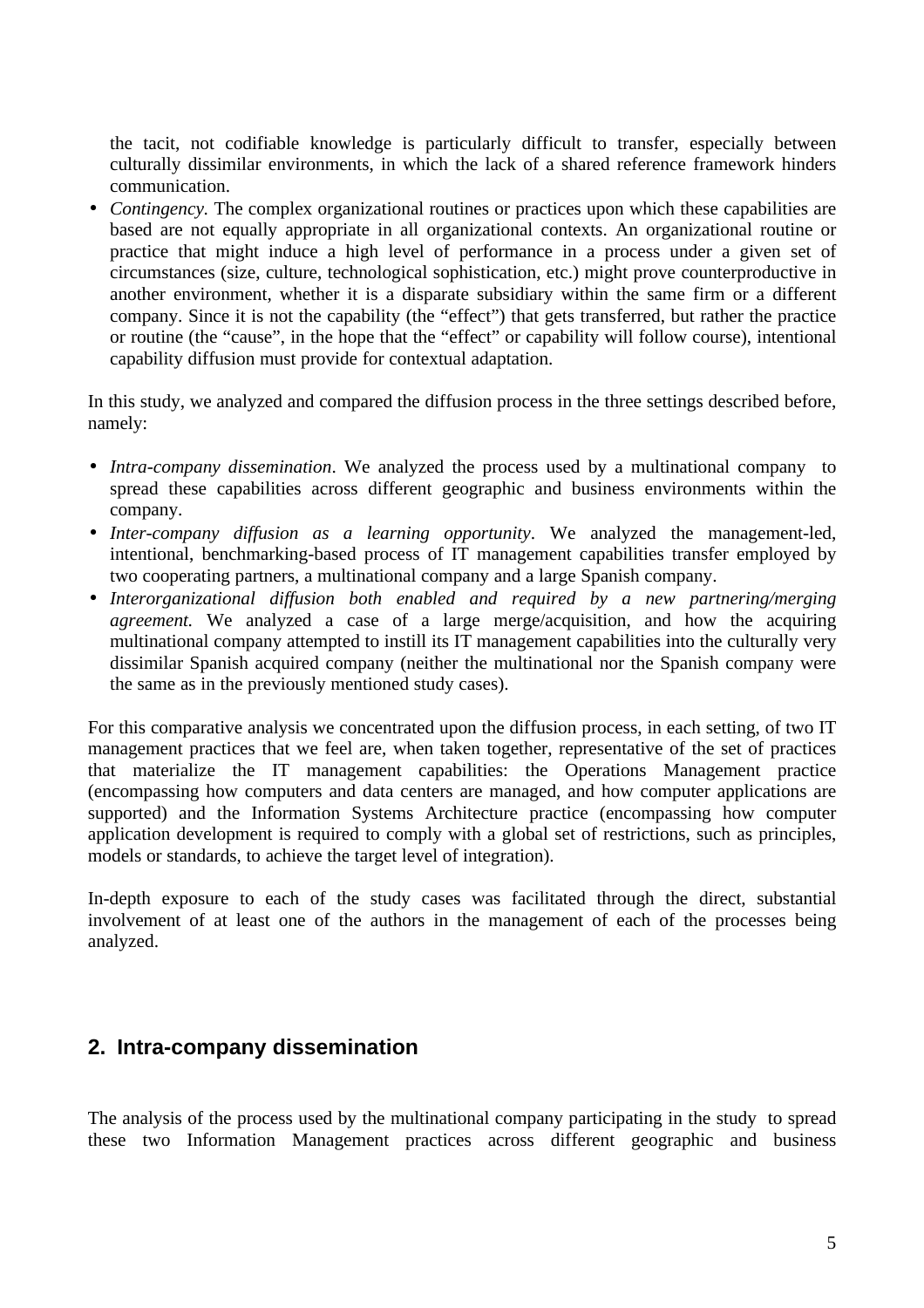environments revealed that the diffusion process was largely dependent on the peculiarities of the practice being disseminated, which are discussed below.

#### *2.1 Differential characteristics of the Information Management Practices studied*

For the purpose of this study, the most relevant differences between the two practices whose diffusion is being analyzed are those related to the peculiarities that hinder diffusion, as discussed above: context-dependency and tacit content.

#### **2.1.1 Context-dependency**

Both capabilities turned out to be context-dependent, thus requiring adaptation; however, the specific dependencies or ways in which the appropriateness of each routine was contingent on the organizational context were much clearer in the case of the Operations Management practice, thus greatly facilitating the adaptation.

This was a consequence of the way in which the organizational learning process that led to the initial development of both practices took place. The development of the Operations Management practice followed a fairly rational, structured, systematic course. Even though there was a certain amount of learning by doing and learning from mistakes, the basic logic behind most elements of the practice was understood. The relationship between the various aspects of the practice and the benefits achieved, the costs involved and how these were influenced by the characteristics of the organizational unit in which it was to be implemented, such as size or level of technical expertise, were identified and justifiable.

On the other hand, the Information Systems Architecture practice was developed through a far less structured trial-and-error process. This is not to say that learning took place through merely random exploration of all possible alternatives; obviously, the initial set up and the ulterior development of this complex practice was facilitated and cross-fertilized by the contributions of a number of highly skilled and experienced employees, who had at least an intuitive understanding of which approaches might work, and therefore were worth trying, and which ones could be discarded downright. However, beyond this initial "filtering", the learning process was based on a gradual consolidation of those routines that contributed to the Information Systems integration capability, and a tendency to replacing those that showed little or negative contribution. The underlying logic, assuming one existed, was not the basis for these choices; actually, the "official" verbalization of this logic was developed only after the fact, when the routines were already established, and was used more to "rationalize" and communicate the practice than to develop it. Therefore, without a thorough, reliable understanding of the underlying logic, there was no solid foundation for the adaptation process, since the dependencies of the appropriateness of the routines on the environmental variables was unknown.

#### **2.1.2 Tacit content**

It follows from the discussion above that the Operations Management practice was comparatively easier to explicitly codify. The underlying logic, the network of relationships, and the ensuing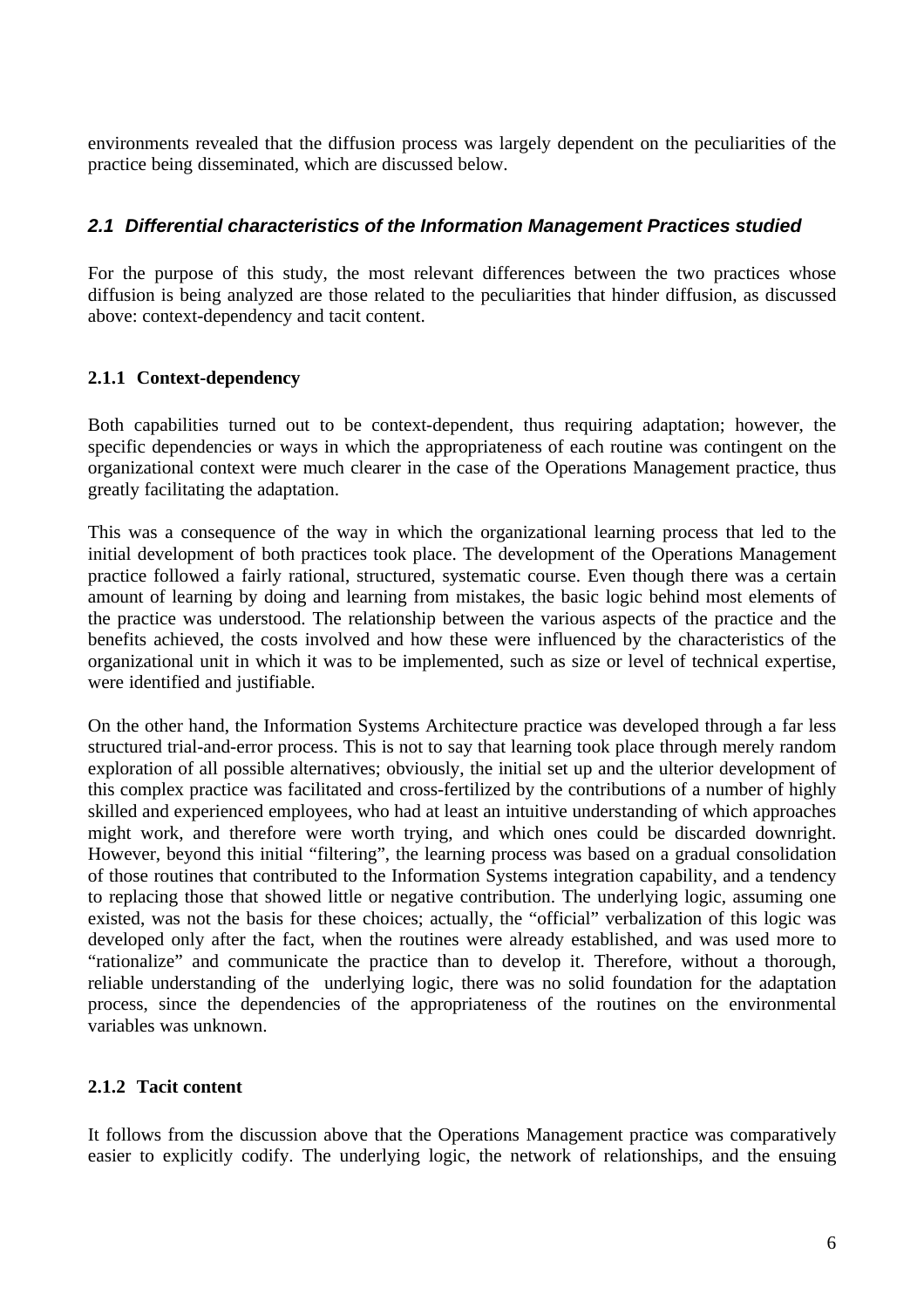routines, were better known and easier to explicate. Like any organizational routine, it did have its share of tacit, non codifiable components, but in comparison to the Information Systems Architecture practice they were less critical.

Two specific aspects might deserve highlighting. One is the "formal", "theoretical" or "after the fact" nature of the explicit formulation of the Information Systems Architecture practice, that would, by the way, be vehemently negated by its writers. This does not imply that it is either false or wrong; however, it illustrates the fact that the existence of a well-structured model and documentation of the practice, that claims to be all-encompassing, does not necessarily guarantee that there are no substantial areas of poorly understood, tacit, not codifiable knowledge that is essential for its implementation. The other aspect illustrated by this analysis is the existence of different "levels" at which a practice can be coded or made explicit, ranging from informal and merely indicative, such as informal verbal descriptions, to formalized and comprehensive. At the "formal" end of this spectrum, this study highlights the importance of the computer applications as a way of coding in detail various aspects of a practice. In this case, various computer applications had been developed to support the implementation of the Operations Management practice. They were intricately related to the detailed operational procedures, and therefore served to convey significant components of the "know how"; attempts to develop similar tools for the Information Systems Architecture practice were hindered by its tacit component.

#### *2.2 Dissemination process*

The two practices being analyzed had somehow different intracompany diffusion targets. The Information Systems Architecture practice was basically applicable only in those subsidiaries undertaking Information Systems development or procurement, while as the Operations Management practice was, in principle, equally applicable in any subsidiary (all subsidiaries had substantial IS operations), and therefore required wider distribution. On the other hand, the compliance requirements were much more relaxed for the Operations Management practice. Any way of operating that achieved adequate service levels was, in principle, acceptable; diffusion of the practice was considered more an opportunity for harvesting existing capabilities than a business prerequisite. Conformance with the Information Systems Architecture practice, however, was deemed essential to achieve the required integrability of the systems being developed.

#### **2.2.1 Operations Management**

Consequently, diffusion of the IT Operations Management capability or know how, initially developed basically in the large headquarters (HQ) operation centers and materialized in the implementation of the Operations Management practice, took place largely at the initiative of the adopter subsidiary, and in a gradual manner.

As a first step, the HQ operation centers provided to interested subsidiaries written documentation describing how Operations Management was carried out there, roles, responsibilities, tasks, etc. The above mentioned supporting computer applications, along with their user manuals, were also provided.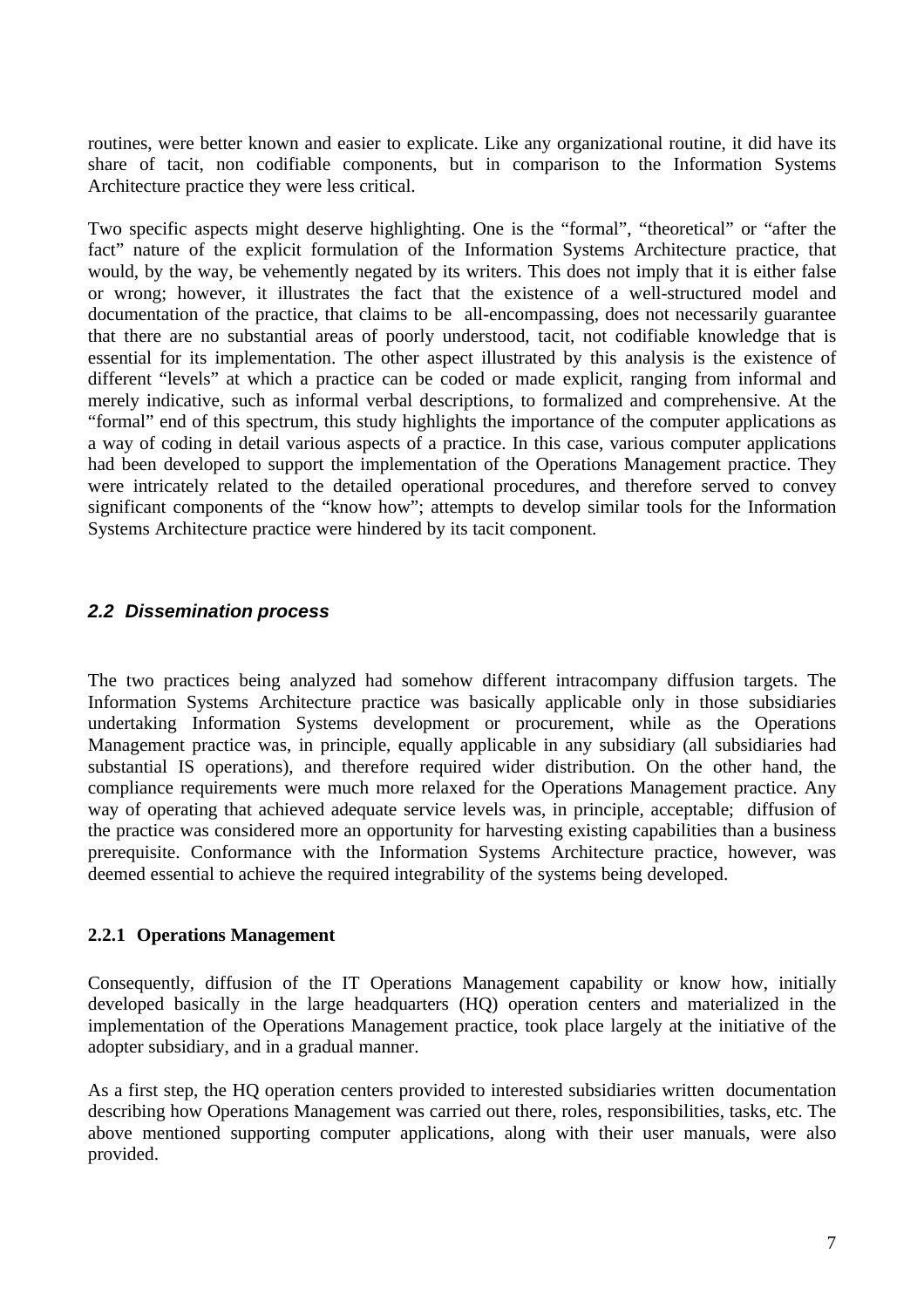Casual visits by subsidiary IS management personnel to the HQ operation centers, while staying at the HQ to attend other meetings, provided the opportunity to observe the actual functioning of the Operations Management, as well as to maintain informal discussions with key personnel.

With this information, involved subsidiaries decided the elements of the practice, as well as the supporting tools, that were considered applicable in their particular environment. Formal discussions were then held with the HQ operation centers management, to agree on a support plan. This support plan typically involved training, visits or short stays of subsidiary technical personnel with their HQ counterparts, support visits by the HQ technical staff to the subsidiaries at critical points of the implementation plan, as well as discussions between the subsidiary IS management and the HQ operation centers management on such issues as changes to the organizational design, roles, responsibilities, procedures, etc.

#### **2.2.2 Information Systems Architecture**

The distinct peculiarities of this practice, outlined in section 2.1, coupled with the differences in diffusion requirements, led to a substantially different dissemination process.

The multinational company analyzed had a policy of "excentralized" application development, meaning that business applications for all subsidiaries were basically common, and developed, from a "logical" point, centrally, only once for all subsidiaries. However, from a geographical and organizational point of view, the Application Development Groups (ADG) were dispersed over various subsidiaries; each group developed applications of one type (e.g., call handling applications were developed by an "excentralized" development group in one country, financial applications by another ADG in a different country, etc.) for all the others. Therefore, the target integration context for the developed applications was the same for all groups (they all had to be integratable in the standard application portfolio of any subsidiary). Even though the practice was context-dependent, and the Application Development Groups applying it were based in dissimilar subsidiaries, the practice was dependent on the target context (where the developed applications would have to be integrated and executed), that was common, and not on the context of the Development Group (i.e., it did not substantially depend on the characteristics of the business environment in which the Applications Development Group was located).

Consequently, in this specific case there was little need for contextual adaptation. On the other hand, it was considered that thorough implementation of the practice was indispensable in order to achieve the required integration capability.

This strict conformance requirement conditioned the practice transfer process. As in the case of Operations Management, both the written documentation describing the Information Systems Architecture practice and the (limited) supporting computing tools were distributed to new ADG's. However, this written documentation and the "casual" visits and occasional support, while appropriate for the Operations Management practice, was not deemed sufficient in this case. When establishing new Application Development Groups, key positions were filled with personnel coming from established ADG's, who had fully internalized the practice and were well acquainted with its implementation. Job rotation between ADG's, in spite of their geographical dispersion, was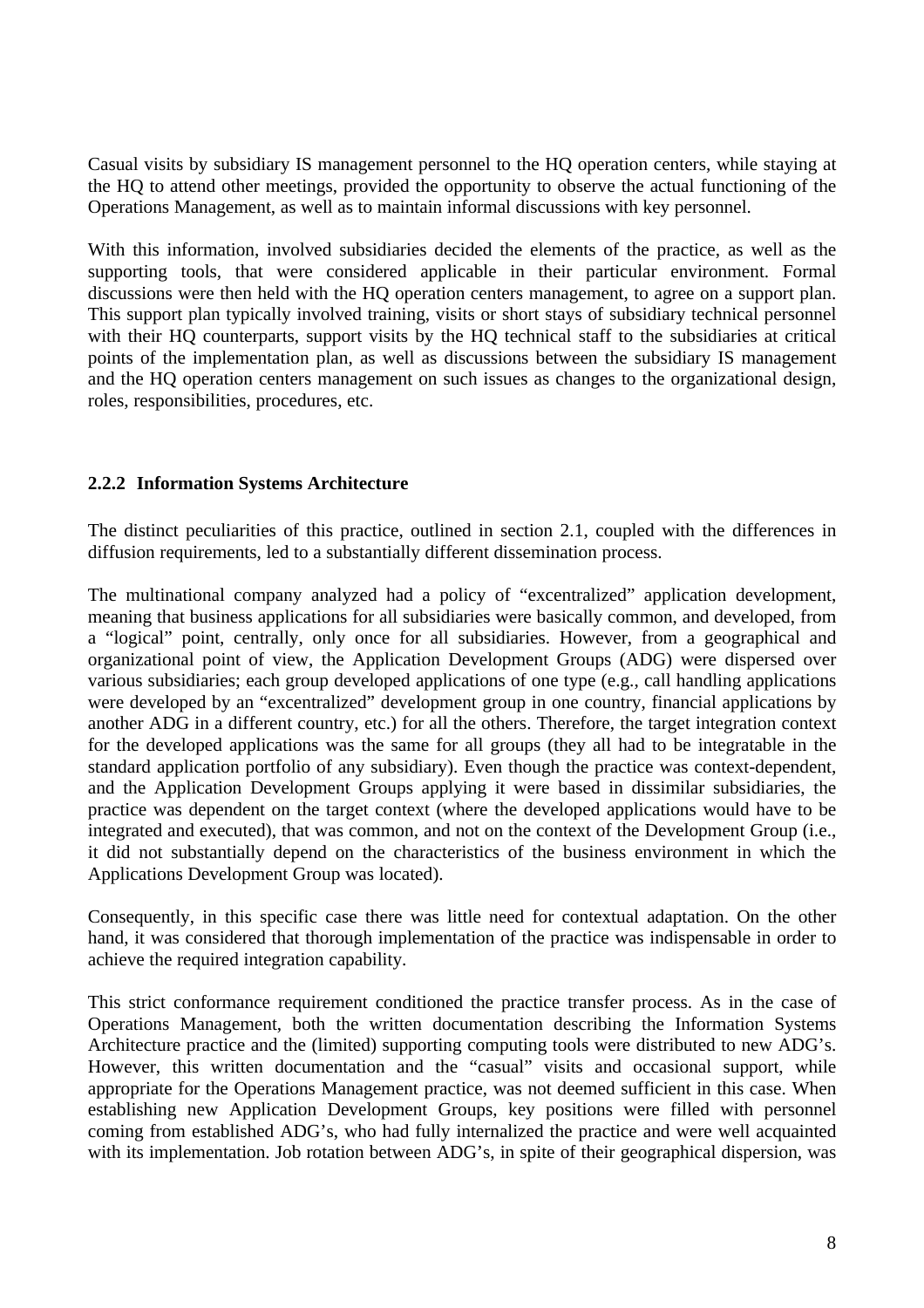strongly encouraged. Internal audits and checks were performed to evaluate the implementation of the practice.

In spite of all these measures, it was perceived that achieving truly homogeneous implementation of the practice in many different ADG's was difficult; this was a major argument in limiting the number of development groups, in spite of the pressure exerted by the subsidiaries (each of which would have liked to get their share of centrally-funded "excentralized" resources).

# **3. Inter-company diffusion as a learning opportunity**

In order to perform a comparative analysis between the intra-company dissemination described above and the process of diffusion across the firm boundaries, we studied the procedure followed by two cooperating but organizationally distinct partners.

Therefore, we analyzed how a large Spanish company transferred and adapted to its own circumstances these two practices, Operations Management and Information Systems Architecture, initially developed and implemented in a multinational company with which they had established a partnership. However, as opposed to the next case discussed below, this partnership did not *require* the transfer of the practices, since the business relationship that existed was not dependent on the integration of the respective Information Systems; the existence of the partnership was merely an opportunity, an enabling factor making possible the cooperation required for the transfer.

This transfer was perceived by the Spanish company as an opportunity for accelerated organizational learning. An adapted benchmarking approach was utilized (Camp, 1995; Durán et al, 1996); however, as in the previous case, the peculiarities of each practice led to differences in the diffusion process.

### *3.1 Operations Management*

In this inter-company diffusion, the contextual adaptation required was significant. Not surprisingly, the operations environment of the Spanish company (size, technical proficiency of the staff, management attitude, culture, labor relations, ...) was farther apart from the multinational company than one subsidiary from another in the previous study case.

However, as discussed in 2.1.1, the Operations Management Practice had been developed through a fairly rational, structured, systematic process. The underlying logic was basically understood, as well as the dependencies between the major design decisions or major benefits and the characteristics of the environment in which it would be implemented. Consequently, the methodologies described in the benchmarking literature were applicable to determining which aspects of the multinational's practice would be applicable in the local company, which would not, and what modifications were required.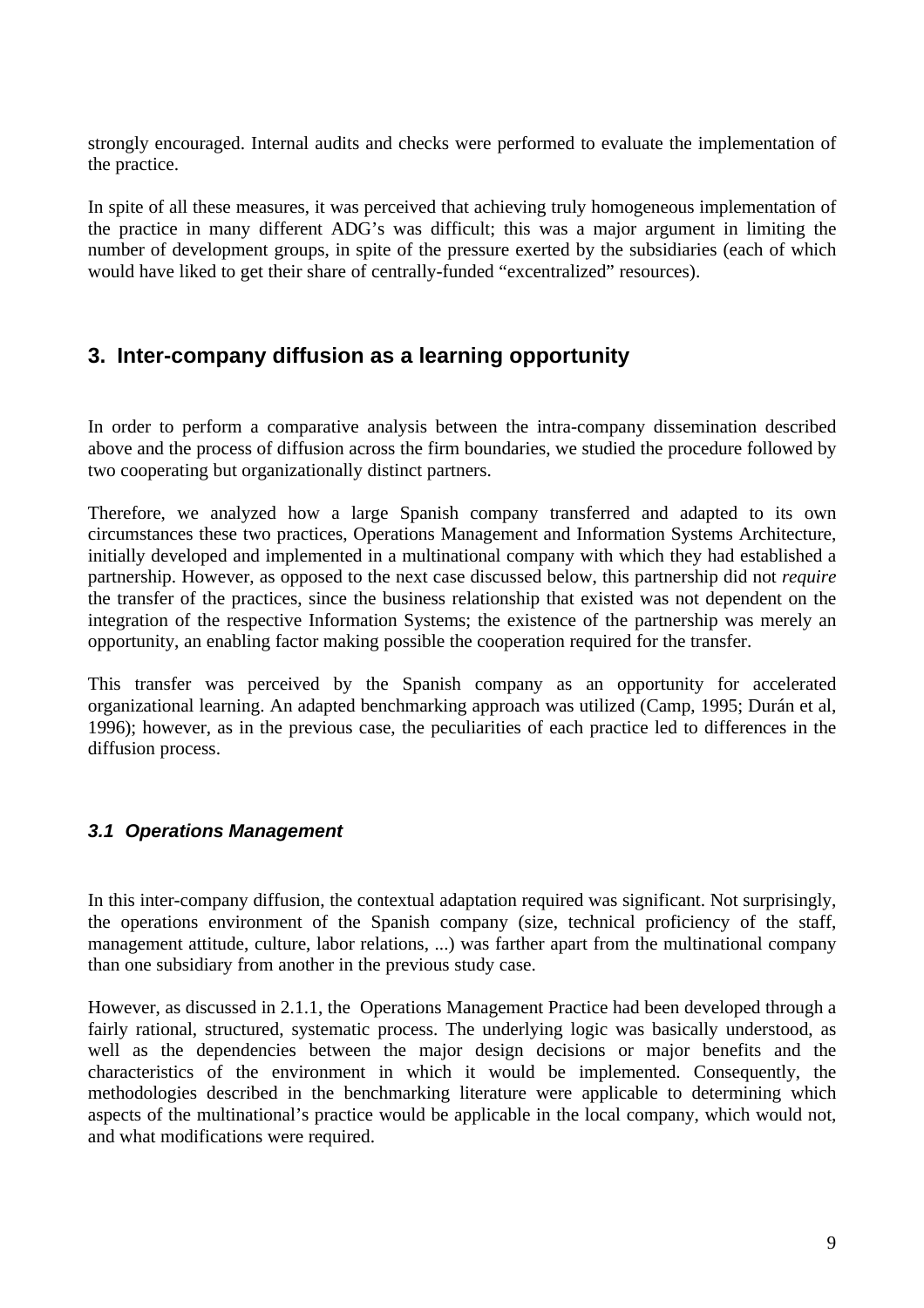Documentation describing existing procedures and computer based supporting tools were particularly useful in the process. Once the practice was understood and the documentation an computer applications were gathered, the selection of applicable elements and the adaptations required due to the differences in environmental parameters (size, etc. ) could be evaluated. This evaluation was carried out by a team of IT management specialist, coming both from the Spanish company and from a consulting organization; very limited direct involvement of personnel from the "reference" multinational was required (as suggested by most benchmarking methodologies).

A sensible estimate of the foreseeable benefits deriving from implementation of the practice in the Spanish firm could also be derived based on the multinational's experience; this estimate was utilized to perform the cost-benefit appraisal required for management approval.

#### *3.2 Information Systems Architecture*

However, the underlying logic behind the Information Systems Architecture practice was not well understood; the practice itself had developed, to a large extent, through a trial-and-error process. These practices have the highest potential for providing sustainable competitive advantage, since they reflect years of experience with alternative approaches and are particularly difficult to imitate and to internally develop. In those circumstances, the initial attempts showed that the description of the business practice as such (the Information Architecture, in this case), however well documented, was not sufficient for the extrapolation process. The problem was that, given that the underlying logic was not known, there was no reliable approach to determining which aspects of that practice were still applicable in the context of the Spanish company, which aspects had to be discarded and what modifications should be introduced.

The approach finally adopted for deciding which components of the practice adopted by the multinational company would be applicable in the local firm is summarized in Figure 1.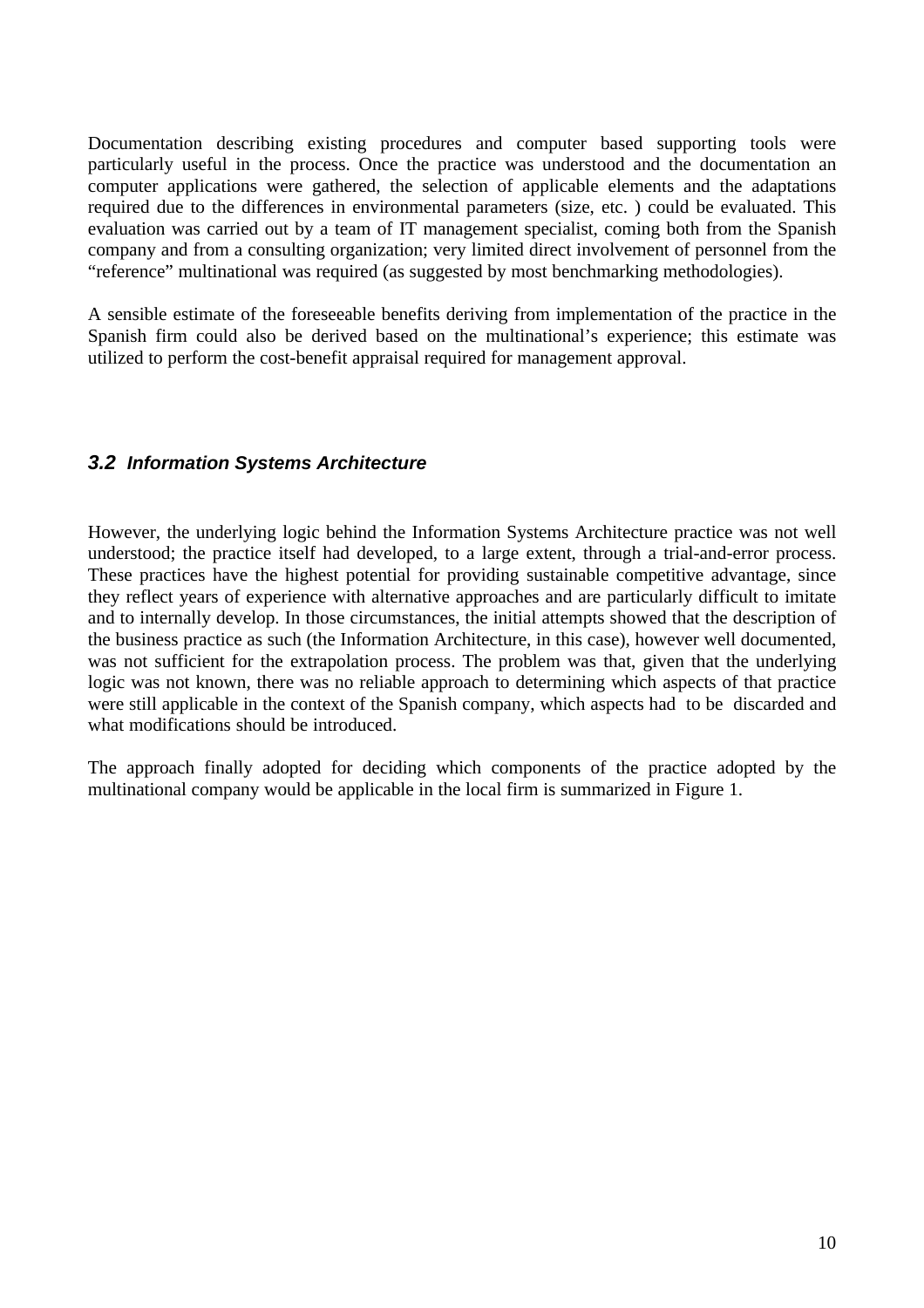

**Figure 1.- Selection of Information Systems Architecture practice elements deemed relevant in the Spanish firm's environment**

The figure shows, at the top, the iterative approach originally followed by the multinational company to define the Information Systems Architecture practice. Viable practice elements were actually implemented, and their contribution to the objectives monitored. Those providing the best results were consolidated in the final practice (obviously, this is an idealization / simplification / rationalization of the trial-and-error process followed).

Elements contained in the practice finally adopted by the multinational company were then considered "candidates", potentially applicable in the Spanish company. In order to determine both which of these potentially applicable components to choose and how to adapt them to the specifics of the target environment, two inputs were required. First, like in the case of the Operations Management practice, experienced personnel from the Spanish company, fully acquainted with its differential characteristics, had to be involved. Second, in this case it was essential to involve personnel from the multinational company, that knew in depth not only the resulting practice, but specially the trial-and-error process that had led to it.

With these inputs, discussions were then held to try to re-construct the trial and error process, but in the environment of the target company. Thus, the team had to estimate whether the **process** of trialand-error, if conducted under the circumstances of the Spanish company, would have led to the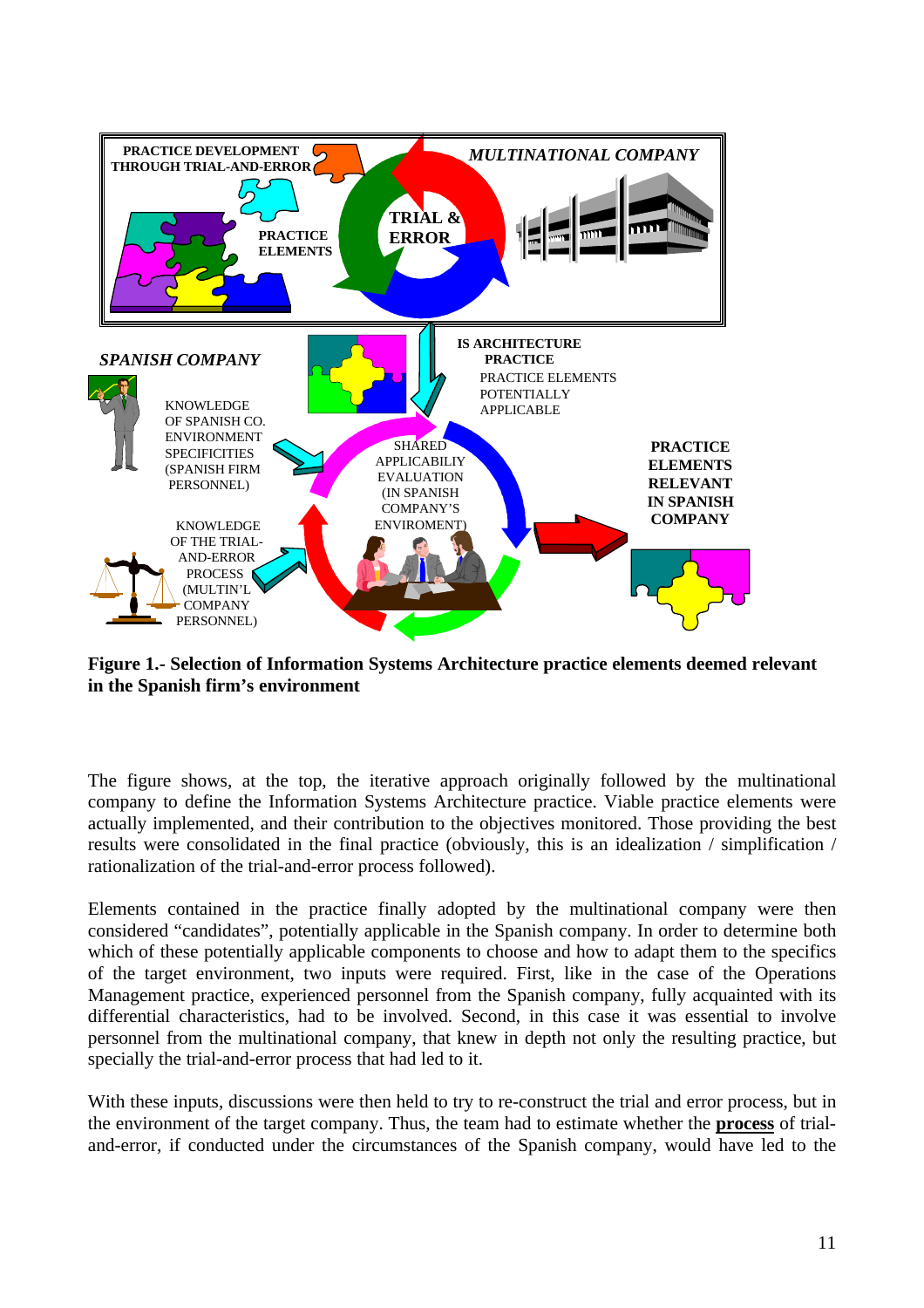same conclusions, i.e., would have led to the adoption of the same practice elements. The outcome of the exercise, for each element, could be the inclusion in the Spanish company Information Systems Architecture practice, the rejection, or the specification of the modifications to be performed. This approach captures a much richer information about the original trial-and-error process, thus reducing the amount of expensive and slow trial-and-error based organizational learning required in the Spanish company after the implementation.

## **4. Interorganizational diffusion both enabled and required by a new partnering/merging agreement**

The third setting studied in this paper was illustrated by the case of the acquisition (officially presented as a merger) by a multinational company of a very disparate, large Spanish firm, with which it had previously established several partnering agreements (neither the multinational nor the Spanish company were the same as in the previously discussed study cases).

This acquisition meant that the Spanish company theoretically became a subsidiary of the multinational, therefore from a formal point of view it could be argued that the situation was similar to that analyzed in section 2, Intra-company dissemination. However, from an organizational learning point of view the cultural and operational dissimilarity between the two former companies did not suddenly vanish simply because of the ownership transfer; thus, the process of practice diffusion was more similar to an inter-organizational transfer than to an intra-company transfer.

Under those circumstances, the new relationship among the organizational groups involved (the multinational's headquarters, HQ, and the local company) represented both an *opportunity* for capabilities sharing and a compelling *determinant* of the need for the diffusion to take place; the need for coordinated operation required a quantum leap in the level of integration between the Information Systems of the constituent units.

### *4.1 Operations Management*

Similarly to the situation discussed in 2.2.1, there was an attitude of flexibility regarding the uniform implementation of the Operations Management practice; any way of operating that guaranteed adequate service levels was acceptable, specially during the initial stages. In this case, there was an additional stumbling block for the rapid implementation of the practice: its contextual dependency on the technological infrastructure.

A task force, including staff from both companies and outside consultants, was formed to explore opportunities for either swift transfer or gradual convergence to the practice. After the initial analysis, three distinct areas requiring different approaches emerged:

• *Off-limits practices, requiring immediate correction*. In spite of the relative laxity in the requirement of implementation of the practice, some of the current practices were beyond the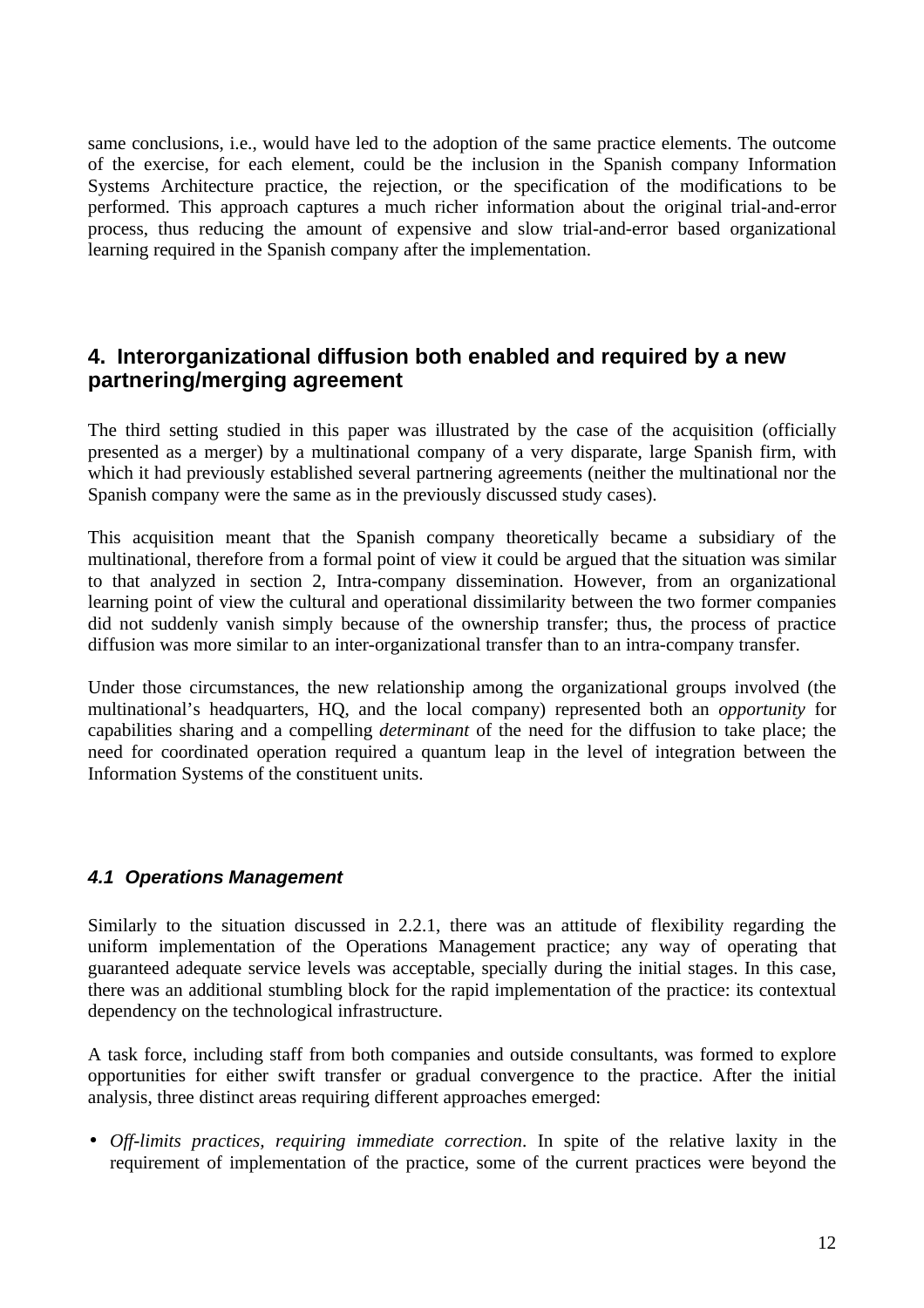limits of what the acquiring company considered acceptable. As an example, some obscure outsourcing agreements, whereby an external data processing company performed a number of operations tasks in a way that could be considered a liability or at least a risk for the acquiring company, had to be rapidly canceled.

- *Step-by-step convergence where constrained by contextual dependency*. The contextual dependency of some elements of the Operations Management practice on certain characteristics of the environment, such as the Information Technology paradigm embraced (e.g., mainframe vs. distributed open systems) hindered their fast adoption. In those cases, since those blocking characteristics could not be modified abruptly, a medium term convergence plan was prepared and implemented.
- *Transfer of applicable elements*. For the rest of the elements in the practice, an approach similar to that described in 3.1 was found applicable. Two differences with the setting described there might be highlighted. On one hand, implementation was facilitated by the existence of a strong management push; on the other, the subjective resistance, feeling of being overturned, etc., made technical staff even less receptive to changes than in the case of the inter-firm transfer.

### *4.2 Information Systems Architecture*

In this setting, promoting the accelerated diffusion of the integration capability through the transfer of the Information Systems Architecture practice proved far more difficult. A similar task force, formed to analyze the issue, identified serious difficulties hindering the transfer, stemming from the characteristics previously discussed:

- *Tacit content*. The impediment to the diffusion of the practice represented by its tacit content was compounded in this case by several circumstances:
	- Cultural disparity, between the multinational and the acquired company, aggravated by the subjective resistance.
	- $\bullet$  Some of the approaches described in 2.2.2, that could be utilized to overcome this issue, were much more difficult to apply here, since relocation of the multinational's staff to an already overmanned acquired company, in a heavily regulated, protected labor environment was both troublesome and expensive. The top IS responsible was replaced by a multinational's experienced employee, but it was not feasible to replace the middle management.
- *Context dependency*, given the dissimilarity in environments, in such aspects as culture, technical background or information technology paradigm.

Given those difficulties, it was considered that achieving the desired level of integration capability in a short period of time was not feasible. Development projects in the acquired company were either halted, or allowed to continue but with a local scope, accepting the fact that they could not achieve the standard level of integrability.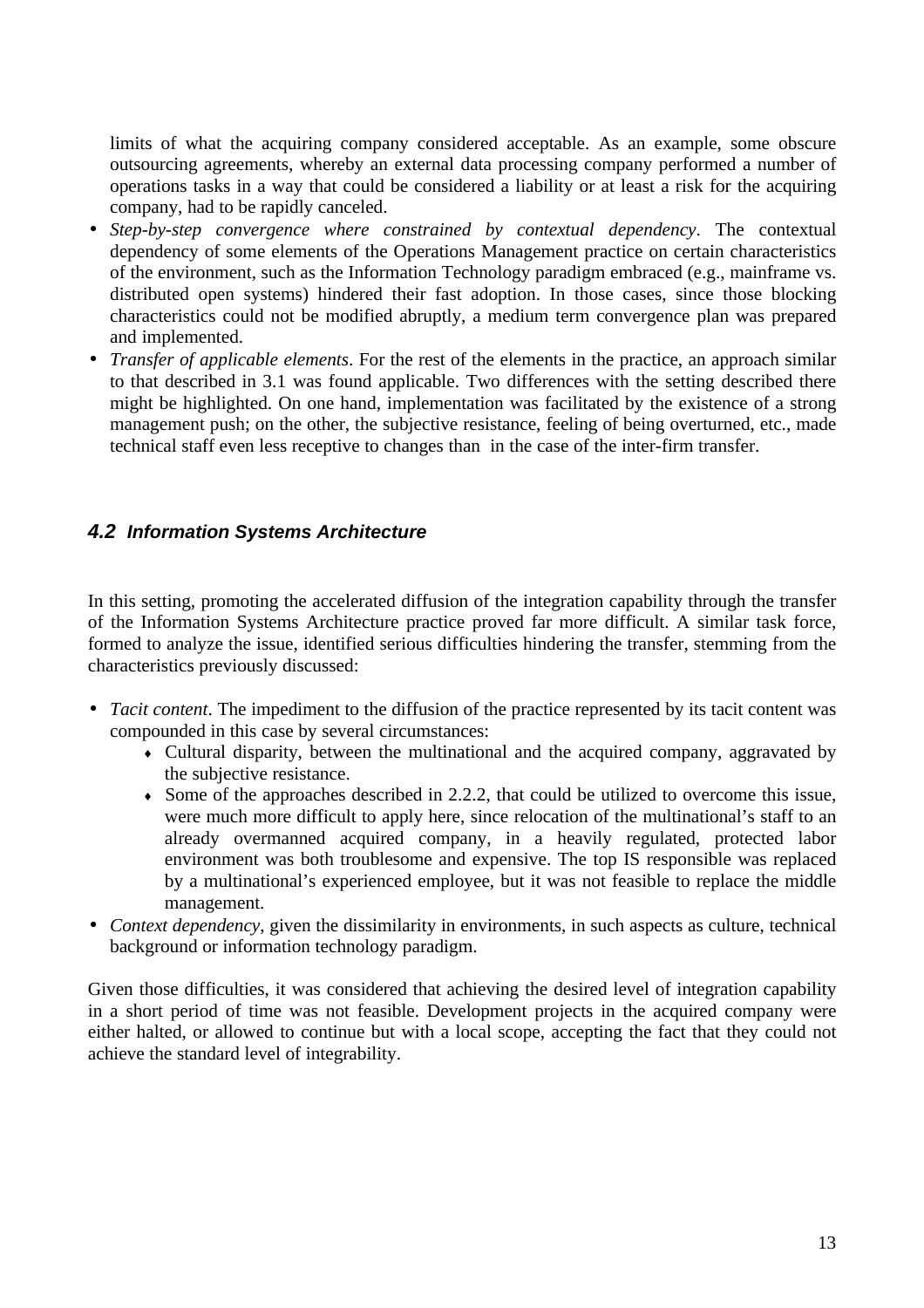# **5. Conclusions**

The comparative analysis of these diverse settings for Information Technology management capabilities diffusion, namely:

- Intra-company dissemination.
- Inter-company diffusion as a learning opportunity.
- Interorganizational diffusion both enabled and required by a new partnering/merging agreement.

led to the following conclusions:

- Under certain circumstances, firms can leapfrog organizational learning by appropriately stimulating the transfer and adaptation of practices that lead to the development of valuable capabilities, whose unassisted internal development would have taken much longer.
- This diffusion process is hindered by certain characteristics of capabilities; in the case of Information Technology management capabilities, tacit content and context dependency are particularly relevant.
- This diffusion process can be provoked both between different units of a company and across the firm's boundaries; in the latter case, an appropriate collaboration agreement must be previously established.
- Several approaches, discussed in the paper, have been developed (including adapted benchmarking, informal internal diffusion, etc.); their appropriateness in a specific setting can be estimated based on certain parameters (environment disparity, culture and attitude, etc.)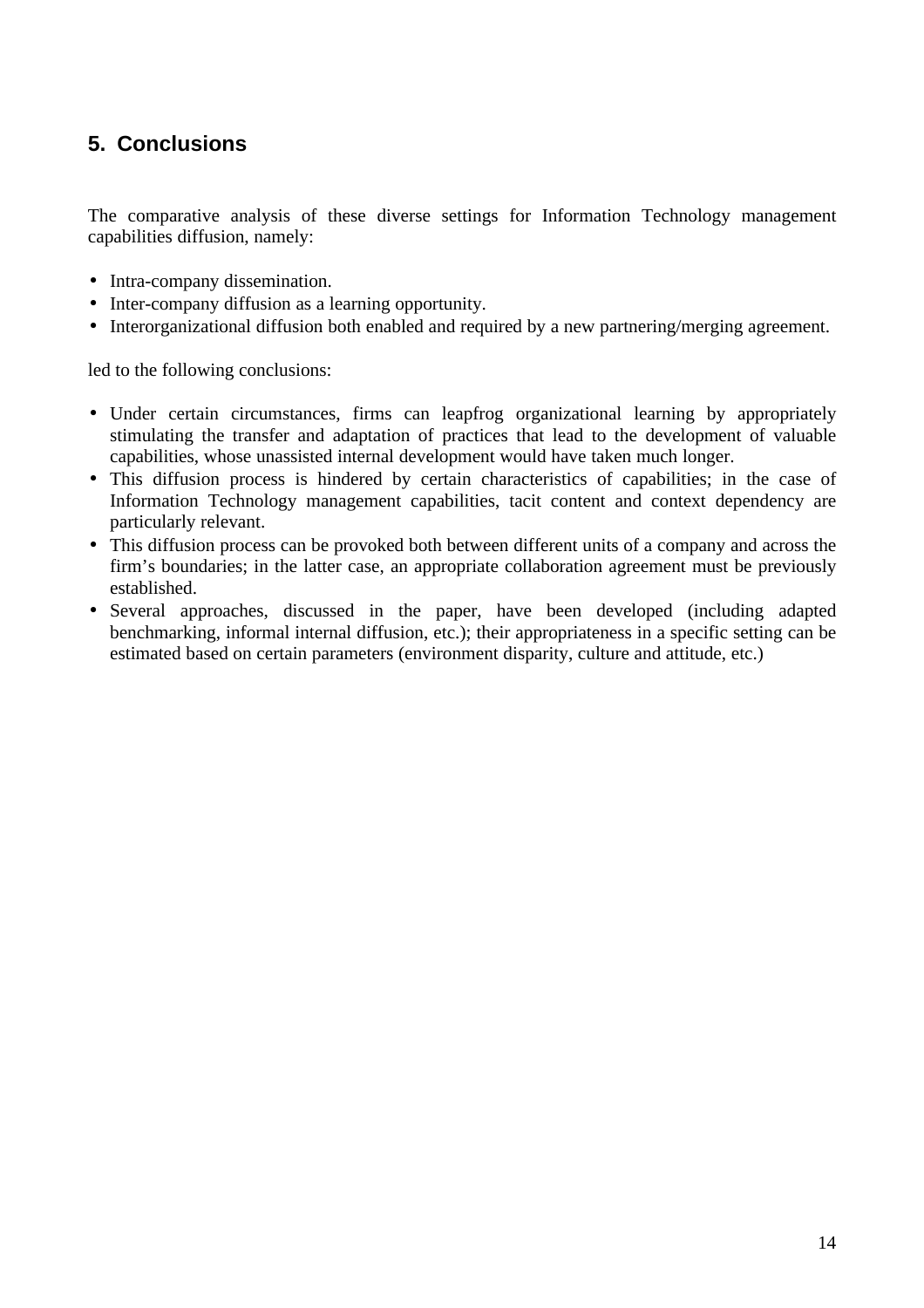# **6. Bibliography**

Amit, R., Schoemaker, P.J.H. (1993): "Strategic Assets and Organizational Rent". *Strategic Management Journal*, Vol. 14, pp. 33-46.

Applegate, L.M.; McFarlan, F.W.; McKenney, J.L. (1996) "*Corporate Information Systems Management"*. 4th edit., Boston: Irwin.

Barki, H.; Rivard, S.; Talbot, J. (1993): "Toward an assessment of software development risk". *Journal of Management Information Systems*, Autumn, Vol. 10, nº 2, p. 203-225.

Barney, J.B. (1986): "Strategic Factors Markets: Expectations, Luck and Business Strategy". *Management Science*, 32, pp. 1231-1241.

Barney, J.B. (1991): "Firm resources and sustained competitive advantage". *Journal of Management*, Vol. 17, nº 1, pp. 99-120.

Black, J.A., Boal, K.B. (1994): "Strategic Resources: Traits, Configurations and Paths to Sustainable Competitive Advantage", *Strategic Management Journal*, Vol. 15, pp. 131-148.

Camp, R.C. (1995) "*Business Process Benchmarking: Finding and Implementing Best Practices"*. Milwaukee: ASQC Quality Press.

Ciborra, C. (1994) "The Grassroots of IT and Strategy", in Ciborra, C. and Jelassi, T. (editors), "*Strategic Information Systems*", Chichester (UK): John Wiley and Sons, pp. 3-24.

Dierickx, Y.; Cool, K. (1989): "Asset Stock Accumulation and Sustainability of Competitive Advantage", *Management Science*, Vol. 35, nº 12, pp. 1504-1513.

Durán, A.; Peire, J.; De Mora, C. (1996): "Benchmarking in Information Systems Architectures: Beyond the Obvious". Paper presented in the *Management and New Technology International Conference. COST A3 Action on Management and New Technology*, Madrid, June 12 - 14.

Grant, R.M. (1995): "*Contemporary Strategy Analysis: Concepts, Techniques and Applications*". 2nd Edition. Cambridge: Blackwell Publishers.

Gutiérrez, G.; Durán, A. (1997): "Information Technology in Logistics: a Spanish Perspective". *Logistics Information Management*, Vol. 10, nº 2, pp. 73-79.

Loveman, G.W. (1988) *"An assessment of the productivity impact of Information Technologies"*. Sloan School of Management, Massachusetts Institute of Technology, Working Paper 88-054.

Markus, M.L.; Keil, M. (1994): "If we build it, they will come: designing Information Systems that people want to use". *Sloan Management Review*, Summer, pp. 11-20.